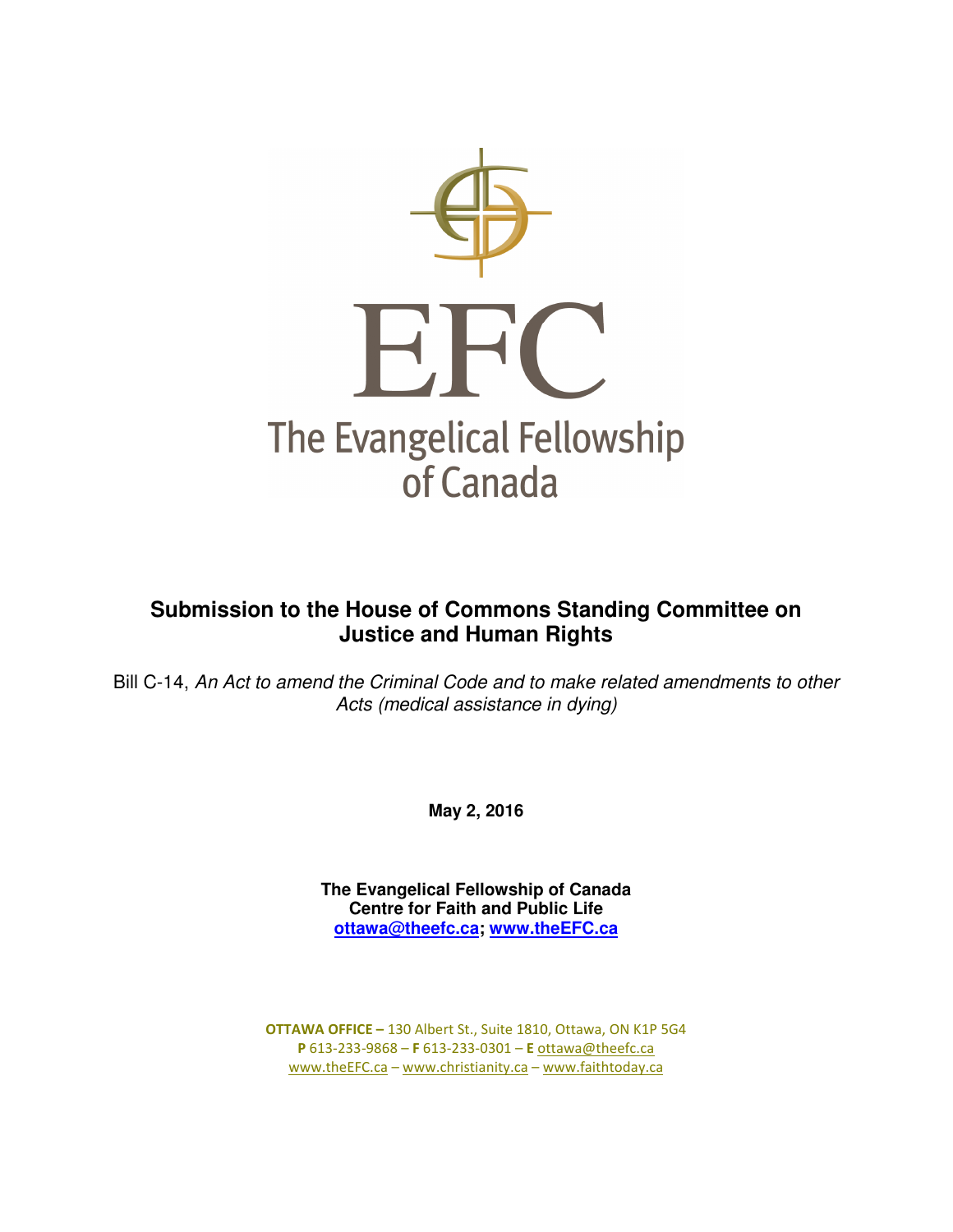# **Bill C-14: An Act to Amend the Criminal Code and to make related amendments to other Acts (medical assistance in dying)**

The EFC is opposed to the legalization of assisted suicide and euthanasia. Our recommended amendments to Bill C 14 are intended to minimize the harm and risk to vulnerable persons, to protect conscience and religious freedom, and to protect our society's commitment to respect for life.

### Preamble

#### Protection and Promotion of Life

1. Insert the following as the first clause in the preamble:

"Whereas the sanctity of life is one of our most fundamental societal values, and Section 7 of the Charter is rooted in a profound respect for the value of human life; $"1$ 

2. After the clause in the preamble on autonomy, insert:

"Whereas Parliament has a duty to balance individual autonomy and the protection and promotion of life;"

#### Prevention of Suicide

3. Add the following to the clause on the public health effects of suicide:

"…and the prevention of suicide remains a crucial public policy objective."

#### Freedom of Conscience and Religion

4. Insert the following clauses:

"Whereas everyone has the freedom of conscience and religion under section 2 of the Canadian Charter of Rights and Freedoms;

Whereas freedom of religion under the *Charter* accounts for the socially embedded nature of religious belief, and the deep linkages between this belief and its manifestation through communal institutions and traditions; $<sup>2</sup>$ </sup>

Whereas nothing in this Act affects the guarantee of freedom of conscience and religion and, in particular, the freedom of all persons and health care institutions to decline to participate directly or indirectly in the provision of medical assistance in dying if doing so is against such person's religious beliefs or conscience, or contrary to an institution's purposes.

Whereas it is not against the public interest to hold and publicly express diverse views on medical assistance in dying;"

# Definition of M.A.I.D. as health care

5. We flag as problematic the clauses in the Preamble that begin: ""Whereas it is desirable to have a consistent approach to medical assistance in dying…" and "Whereas the Government of Canada has

 $\overline{a}$ 

 $1$  Carter decision, para. 63. The Court's limited exemption to the ban on assisted suicide is an exception to this fundamental principle.

<sup>2</sup> Loyola decision, para 60.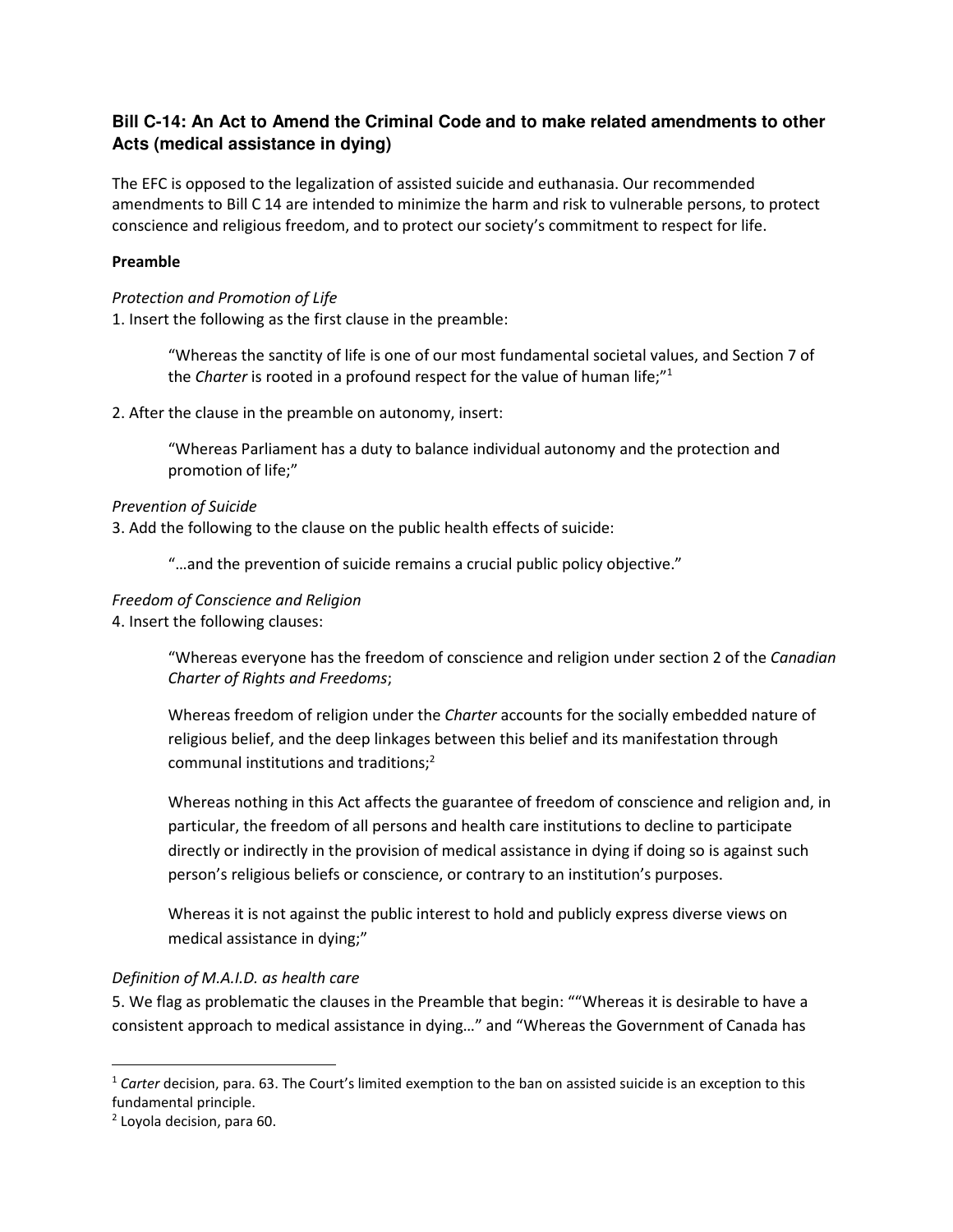committed to uphold the principles set out in the Canada Health Act…"  These clauses describe and define medical assistance in dying as health care. We object to the notion that taking a life can be considered health care. As well, we note that if MAID is defined and accepted as a form of health care, it will be very difficult to deny access to anyone, for example, to minors or to persons with mental illness, and this leaves the legislation vulnerable to a s. 15 challenge.

#### Exemption for Aiding a Patient

6. The Exemption for a person aiding a patient in s. 241(5) is not subject to any oversight, and raises serious risks of undetected abuse. The exemption should either be removed or amended. For example, this legislation should impose an obligation on the person seeking the exemption to take reasonable steps to confirm that the suicide is authorized and the substance has been provided under s. 241.2, such as seeing the written request and the doctor's certifications under 241.2. The legislation must include some form of oversight to provide protection for the patient and confirmation of consent.<sup>3</sup>

#### Freedom of Conscience and Religion

7. We support the creation of a self-referring central agency to facilitate conscience protection for health care providers; however, conscience protection for individuals and institutions in the legislation is crucial. We recommend the following be inserted as a standalone provision of C-14, in a new section before Related Amendments, or as an amendment to the Canada Health Act:

#### Freedom of Conscience

For greater certainty, no person or organization is required to participate directly or indirectly in the provision of medical assistance in dying, and no person or organization shall be deprived of any benefit, or be subject to any obligation or sanction, under any law of the Parliament of Canada solely by reason of their exercise, in respect of medical assistance in dying, of the freedom of conscience and religion guaranteed under the Charter of Rights and Freedoms.

8. Create a Criminal Code offence that prohibits the coercion of any person to apply for, seek or receive MAID, and prohibits coercion of health care providers and institutions to counsel in relation to, or to participate directly or indirectly in MAID.

# **Eligibility**

9. In s. 241.2(2)(c), delete "or psychological" so that the provision describes a condition that causes "enduring physical suffering that is intolerable…".<sup>4</sup>

 $3$  An alternative is to delete s. 241 (5) and require a medical practitioner or nurse practitioner to be personally present during self-administration and responsible for care and control of the substance and care for the patient. The wider the group of people eligible for a homicide exemption, the greater the risk. Subsection (5) makes every Canadian potentially eligible for exemption. Under safeguards in s. 241.2(3), add (i) requiring medical practitioner or nurse practitioner to be present at the time of the assisted suicide. If this safeguard is not put in place, amend subsection (5) to include oversight provisions.

<sup>&</sup>lt;sup>4</sup> The SCC in Carter expressly stated at para. 127: "the scope of this declaration is intended to respond to the factual circumstances in this case. We make no pronouncement on other situations where physician-assisted dying may be sought." Carter does not require MAID to be provided to those with psychological suffering, and it would be dangerous to do so as mental illness often vitiates the ability to give informed consent to death.